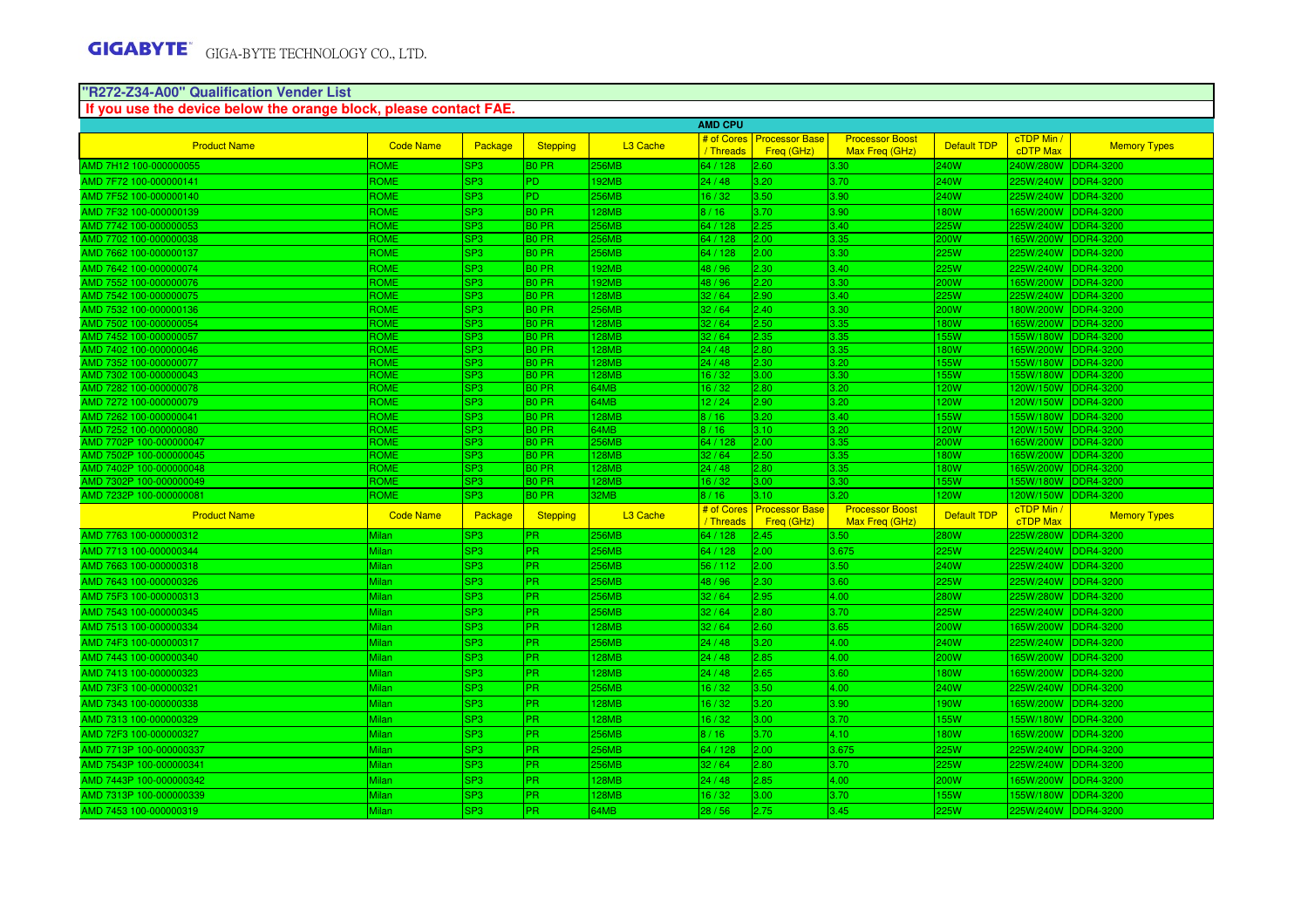| <b>Product Name</b>                       | <b>Code Name</b>   | Package                          | <b>Stepping</b> | L3 Cache                      | / Threads | # of Cores   Processor Base<br>Freq (GHz) | <b>Processor Boost</b><br>Max Freq (GHz) | <b>Default TDP</b>                  | cTDP Min /<br><b>cTDP Max</b> | <b>Memory Types</b> |
|-------------------------------------------|--------------------|----------------------------------|-----------------|-------------------------------|-----------|-------------------------------------------|------------------------------------------|-------------------------------------|-------------------------------|---------------------|
| AMD 7773X 100-000000504                   | <b>MilanX</b>      | SP3                              | PR.             | 768MB                         | 64 / 128  | 2.20                                      | 3.50                                     | 280W                                | 25W/280W                      | DDR4-3200           |
| MD 7573X 100-000000506                    | <b>MilanX</b>      | SP3                              | PR.             | <b>768MB</b>                  | 32/64     | 2.80                                      | 3.60                                     | 280W                                | 225W/280W                     | DDR4-3200           |
| MD 7473X 100-000000507                    | <b>MilanX</b>      | SP3                              | PR.             | 768MB                         | 24 / 48   | 2.80                                      | 3.70                                     | 240W                                | 225W/280W                     | DR4-3200            |
| AMD 7373X 100-000000508                   | <b>MilanX</b>      | SP3                              | PR.             | 768MB                         | 16/32     | 3.05                                      | 3.80                                     | 240W                                | 225W/280W                     | DDR4-3200           |
|                                           |                    |                                  |                 |                               | Memory    |                                           |                                          |                                     |                               |                     |
| <b>Product Name</b>                       | <b>Memory Type</b> | <b>Module</b><br><b>Supplier</b> | <b>Size</b>     | <b>Chip Brand</b>             | Rank      | Voltage                                   | <b>Data Transfer Rate</b>                | <b>Error Correction CAS Latency</b> |                               | <b>Pins</b>         |
|                                           |                    |                                  |                 |                               | RDIMM     |                                           |                                          |                                     |                               |                     |
| MTA36ASF4G72PZ-2G9J3TI                    | DDR4               | Micron                           | 32GB            | Micron-Montage                | 2Rx4      | .2v                                       | 2933MHz                                  | ECC.<br>Registered                  | 21                            | 288-pin             |
| M393A2K43DB2-CVFBQ                        | DDR4               | Samsung                          | 16GB            | Samsung-IDT                   | 2Rx8      | 1.2v                                      | <b>2933MHz</b>                           | ECC<br>Registered                   | 21                            | 288-pin             |
| M393A8G40AB2-CVFBY                        | DDR4               | Samsung                          | 64GB            | Samsung-IDT                   | 2Rx4      | 1.2v                                      | 2933MHz                                  | <b>ECC</b><br>Registered            | 21                            | 288-pin             |
| <b><sm29rd4 32hdr<="" b=""></sm29rd4></b> | DDR4               | Kingston                         | 32GB            | <b>SKhyniux-Rambus</b>        | 2Rx4      | .2v                                       | 2933MHz                                  | ECC<br>Registered                   | 21                            | 288-pin             |
| M393A2K43CB2-CVFBQ                        | DDR4               | Samsung                          | 16GB            | Samsung-IDT                   | 2Rx8      | 1.2v                                      | 2933MHz                                  | <b>ECC</b><br>Registered            | 21                            | 288-pin             |
| M393A4K40CB2-CVFBQ                        | DDR4               | Samsung                          | 32GB            | Samsung-IDT                   | 2Rx4      | .2v                                       | 2933MHz                                  | ECC<br>Registered                   | 21                            | 288-pin             |
| CT32G4RFD4293.2G9E2.001                   | DDR4               | <b>CRUCIAL</b>                   | 32GB            | <b>Micron</b>                 | 2Rx4      | 1.2v                                      | 2933MHz                                  | <b>ECC</b><br>Registered            | 21                            | 288-pin             |
| CT32G4RFD4293.36FE2                       | DDR4               | <b>CRUCIAL</b>                   | 32GB            | <b>Micron</b>                 | 2Rx4      | 1.2v                                      | 2933MHz                                  | ECC.<br>Registered                  | 21                            | 288-pin             |
| MTA36ASF4G72PZ-2G9E2TG                    | DDR4               | Micron                           | 32GB            | Micron-Montage                | 2Rx4      | 1.2v                                      | 2933MHz                                  | <b>ECC</b><br>Registered            | 21                            | 288-pin             |
| MTA36ASF4G72PZ-2G9E2VG                    | DDR <sub>4</sub>   | <b>Micron</b>                    | 32GB            | Micron-IDT                    | 2Rx4      | 1.2v                                      | 2933MHz                                  | <b>ECC</b><br>Registered            | 21                            | 288-pin             |
| MTA36ASF4G72PZ-2G9E2TI                    | DDR4               | <b>Micron</b>                    | 32GB            | Micron-Montage                | 2Rx4      | 1.2v                                      | 2933MHz                                  | <b>ECC</b><br>Registered            | 21                            | 288-pin             |
| MTA36ASF4G72PZ-2G9E2UG                    | DDR4               | Micron                           | 32GB            | Micron-Rambus                 | 2Rx4      | 1.2v                                      | 2933MHz                                  | ECC.<br>Registered                  | 21                            | 288-pin             |
| HMA82GR7CJR8N-WM T4                       | DDR4               | <b>SKhynix</b>                   | 16GB            | <b>SKhynix-Montage</b>        | 2Rx8      | 1.2v                                      | 2933MHz                                  | ECC<br>Registered                   | 21                            | 288-pin             |
| HMA84GR7CJR4N-WM TG                       | DDR4               | <b>SKhynix</b>                   | 32GB            | <b>SKhynix-</b><br><b>IDT</b> | 2Rx4      | 1.2v                                      | 2933MHz                                  | ECC<br>Registered                   | 21                            | 288-pin             |
| HMA84GR7CJR4N-WM T4                       | DDR4               | <b>SKhynix</b>                   | 32GB            | SKhynix-IDT                   | 2Rx4      | 1.2v                                      | 2933MHz                                  | <b>ECC</b><br>Registered            | 21                            | 288-pin             |
| HMAA8GR7MJR4N-WM T4                       | DDR4               | <b>SKhynix</b>                   | 64GB            | <b>SKhynix-Montage</b>        | 2Rx4      | 1.2v                                      | 2933MHz                                  | <b>ECC</b><br>Registered            | 21                            | 288-pin             |
| M393A2K40CB2-CVFBQ                        | DDR4               | Samsung                          | 16GB            | Samsung-IDT                   | 1Rx4      | 2v                                        | 2933MHz                                  | ECC<br>Registered                   | 21                            | 288-pin             |
| CT8G4RFS8293.9FE1                         | DDR4               | <b>CRUCIAL</b>                   | 8GB             | <b>Micron</b>                 | 1Rx8      | 1.2v                                      | 2933MHz                                  | <b>ECC</b><br>Registered            | 21                            | 288-pin             |
| CT8G4RFS8293-2G9E1.001                    | DDR <sub>4</sub>   | <b>CRUCIAL</b>                   | 8GB             | <b>Micron</b>                 | 1Rx8      | 1.2v                                      | 2933MHz                                  | <b>ECC</b><br>Registered            | 21                            | 288-pin             |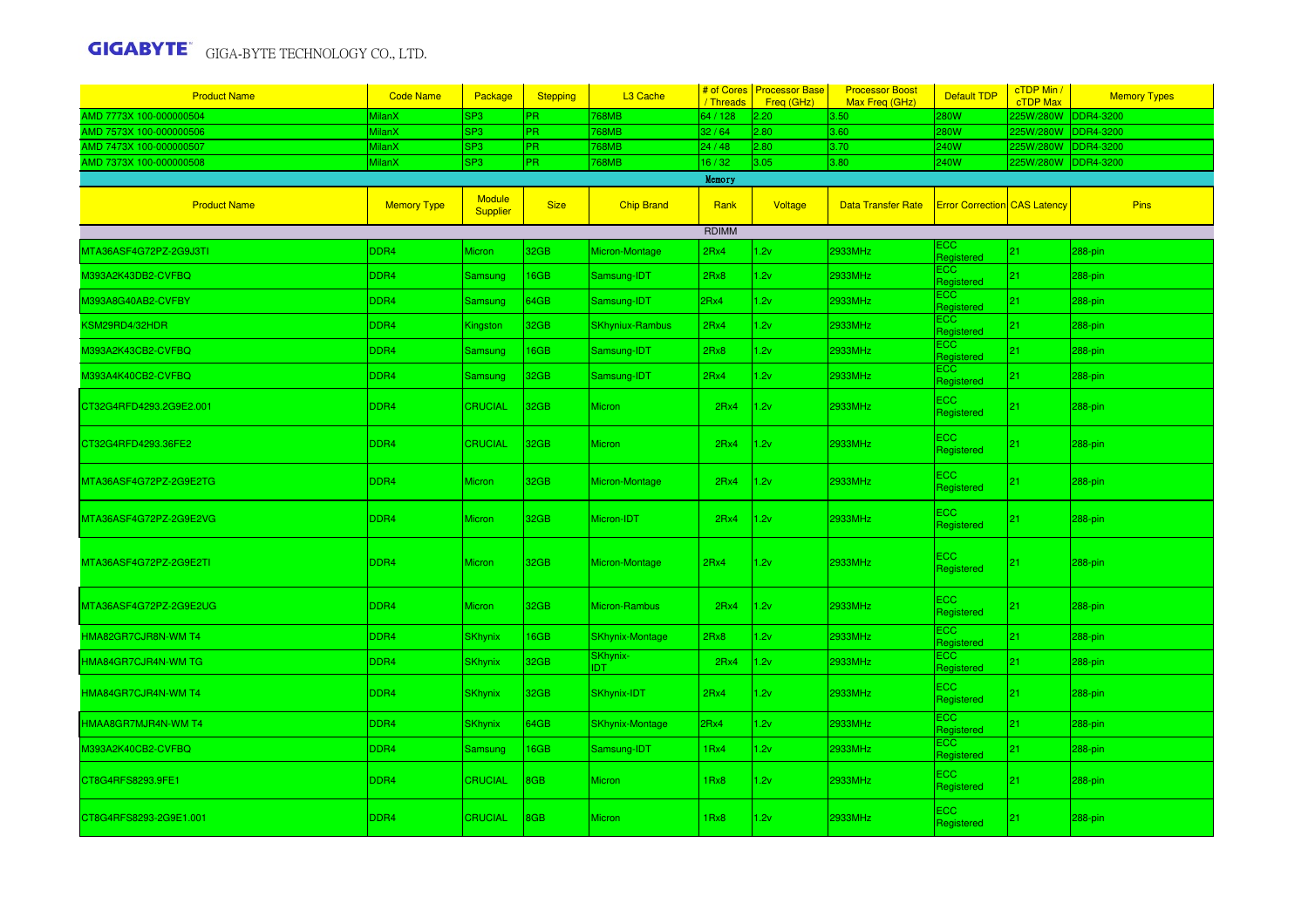| MTA9ASF1G72PZ.2G9E1VG   | DDR <sub>4</sub> | <b>Micron</b>  | 8GB  | Micron-IDT         | 1Rx8             | 1.2v | 2933MHz | <b>ECC</b><br>Registered | 21 <sup>2</sup> | $288$ -pin |
|-------------------------|------------------|----------------|------|--------------------|------------------|------|---------|--------------------------|-----------------|------------|
| MTA9ASF1G72PZ.2G9E1UG   | DDR4             | <b>Micron</b>  | 8GB  | Micron-Rambus      | 1Rx8             | 1.2v | 2933MHz | <b>ECC</b><br>Registered | 21              | 288-pin    |
| MTA9ASF1G72PZ.2G9E1TI   | DDR4             | Micron         | 8GB  | Micron-Montage     | 1Rx8             | 1.2v | 2933MHz | ECC.<br>Registered       | 21 <sup>2</sup> | $288$ -pin |
| CT16G4RFS4293.18FE1     | DDR4             | <b>CRUCIAL</b> | 16GB | <b>Micron</b>      | 1 <sub>Rx4</sub> | 1.2v | 2933MHz | <b>ECC</b><br>Registered | 21 <sub>2</sub> | $288$ -pin |
| CT16G4RFS4293-2G9E1.001 | DDR <sub>4</sub> | <b>CRUCIAL</b> | 16GB | <b>Micron</b>      | 1Rx4             | 1.2v | 2933MHz | ECC.<br>Registered       | 21              | 288-pin    |
| MTA18ASF2G72PZ.2G9E1TK  | DDR4             | <b>Micron</b>  | 16GB | Micron-Montage     | 1Rx4             | 1.2v | 2933MHz | <b>ECC</b><br>Registered | 21 <sub>2</sub> | 288-pin    |
| MTA18ASF2G72PZ.2G9E1VG  | DDR <sub>4</sub> | <b>Micron</b>  | 16GB | Micron-IDT         | 1Rx4             | 1.2v | 2933MHz | <b>ECC</b><br>Registered | 21              | 288-pin    |
| HMA81GR7CJR8N-WM TG     | DDR4             | <b>SKhynix</b> | 8GB  | <b>SKhynix-IDT</b> | 1Rx8             | 2v   | 2933MHz | ECC<br>Registered        | 21 <sub>1</sub> | 288-pin    |
| CT16G4RFD8293.18FE1     | DDR4             | <b>CRUCIAL</b> | 16GB | Micron             | 2Rx8             | 1.2v | 2933MHz | <b>ECC</b><br>Registered | 21 <sub>2</sub> | 288-pin    |
| CT16G4RFD8293.2G9E1.001 | DDR4             | <b>CRUCIAL</b> | 16GB | <b>Micron</b>      | 2Rx8             | 1.2v | 2933MHz | ECC<br>Registered        | 21              | 288-pin    |
| MTA18ASF2G72PDZ-2G9E1UG | DDR4             | <b>Micron</b>  | 16GB | Micron-Rambus      | 2Rx8             | 2v   | 2933MHz | <b>ECC</b><br>Registered | 21              | $288$ -pin |
| MTA18ASF2G72PDZ-2G9E1VG | DDR4             | <b>Micron</b>  | 16GB | Micron-IDT         | 2Rx8             | 2v   | 2933MHz | <b>ECC</b><br>Registered | 21              | 288-pin    |
| KSM29RD8/16MEI          | DDR4             | Kingston       | 16GB | Micron-IDT         | 2Rx8             | 2v   | 2933MHz | ECC<br>Registered        | 21              | $288$ -pin |
| KSM29RD4/32MEI          | DDR4             | Kingston       | 32GB | Micron-IDT         | 2Rx4             | 2v   | 2933MHz | ECC<br>Registered        | 21              | 288-pin    |
| M393A8G40MB2-CVFBY      | DDR4             | Samsung        | 64GB | Samsung-IDT        | 2Rx4             | 2v   | 2933MHz | ECC<br>Registered        | 21 <sub>1</sub> | 288-pin    |
| CT64G4RFD4293-2G9B1.001 | DDR4             | <b>CRUCIAL</b> | 64GB | Micron-IDT         | 2Rx4             | 1.2v | 2933MHz | <b>ECC</b><br>Registered | 21              | 288-pin    |
| MTA36ASF8G72PZ-2G9B1VI  | DDR4             | <b>Micron</b>  | 64GB | Micron-IDT         | 2Rx4             | 1.2v | 2933MHz | ECC<br>Registered        | 21 <sub>1</sub> | 288-pin    |
| CT64G4RFD4293-2G9B2.001 | DDR <sub>4</sub> | Crucial        | 64GB | Micron-IDT         | 2Rx4             | 1.2v | 2933MHz | <b>ECC</b><br>Registered | 21              | 288-pin    |
| MTA36ASF8G72PZ-2G9B2VI  | DDR4             | Crucial        | 64GB | Micron-IDT         | 2Rx4             | 1.2v | 2933MHz | <b>ECC</b><br>Registered | 21 <sub>1</sub> | 288-pin    |
| MTA18ASF2G72PDZ-2G9J3VI | DDR <sub>4</sub> | Micron         | 16GB | Micron-IDT         | 2Rx8             | 1.2v | 2933MHz | <b>ECC</b><br>Registered | 21 <sub>2</sub> | 288-pin    |
| MTA18ASF2G72PDZ-2G9J3TI | DDR4             | <b>Micron</b>  | 16GB | Micron-Montage     | 2Rx8             | 1.2v | 2933MHz | <b>ECC</b><br>Registered | 21 <sup>2</sup> | 288-pin    |
| M393A2K40DB2-CVFBQ      | DDR4             | Samsung        | 16GB | Samsung-IDT        | 1 <sub>Rx4</sub> | 1.2v | 2933MHz | ECC<br>Registered        | 21              | 288-pin    |
| M393A4K40DB2-CVFBQ      | DDR4             | Samsung        | 32GB | Samsung-IDT        | 2Rx4             | 2v   | 2933MHz | <b>ECC</b><br>Registered | 21              | 288-pin    |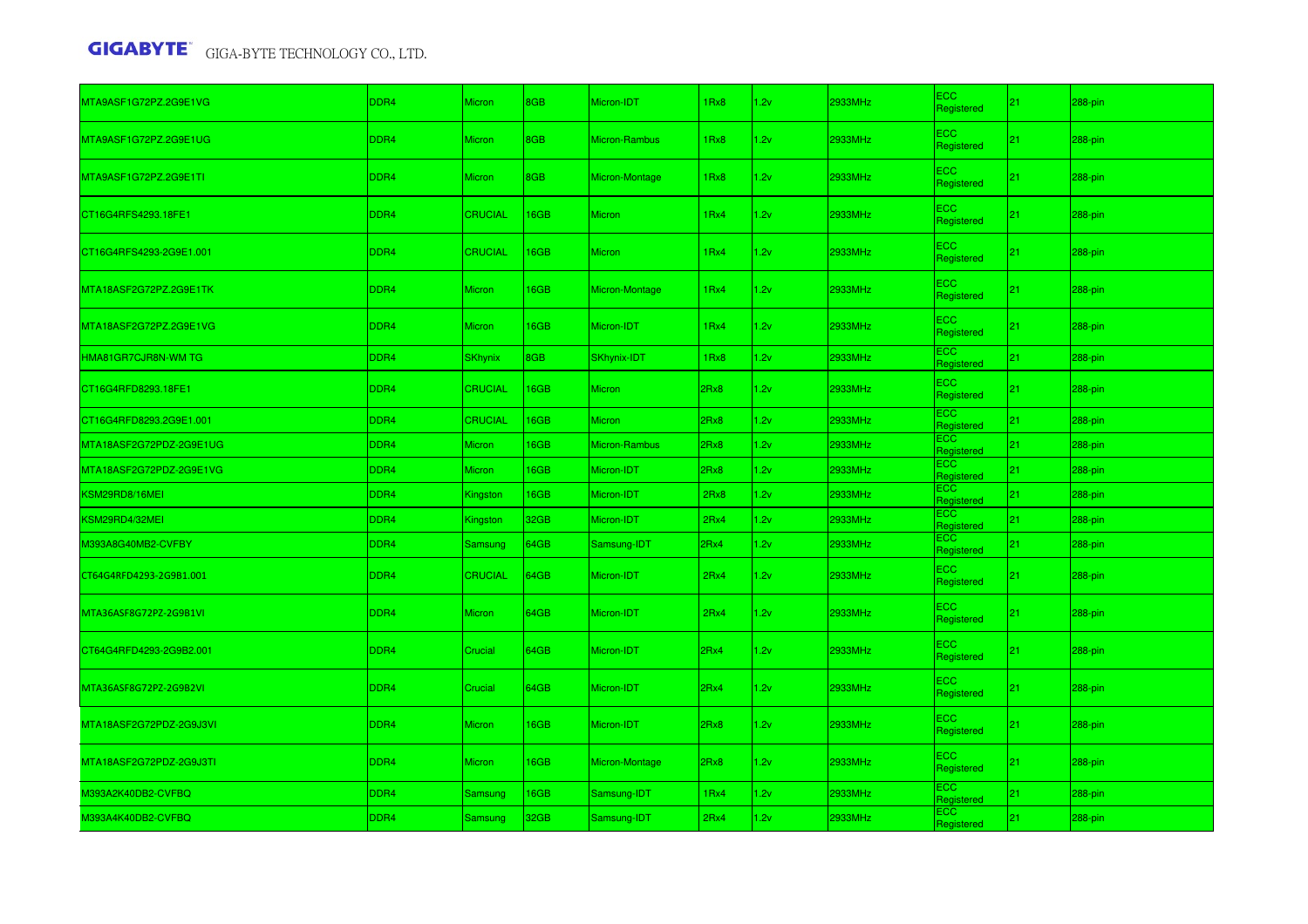| MTA9ASF2G72PZ-2G9E1UI                                | DDR4             | <b>Micron</b>  | 16GB | Micron-Rambus         | IRx8             | 1.2v | 2933MHz | ECC.<br>Registered       | 21 <sub>2</sub> | 288-pin    |
|------------------------------------------------------|------------------|----------------|------|-----------------------|------------------|------|---------|--------------------------|-----------------|------------|
| MTA18ASF4G72PDZ-2G9E1TI                              | DDR4             | <b>Micron</b>  | 32GB | Micron-Montage        | 2Rx8             | 2v   | 2933MHz | ECC.<br>Registered       | 21 <sub>2</sub> | 288-pin    |
| MTA36ASF8G72PZ-2G9E1TI                               | DDR4             | <b>Micron</b>  | 64GB | Micron-Montage        | 2Rx4             | 1.2v | 2933MHz | <b>ECC</b><br>Registered | 21 <sub>2</sub> | 288-pin    |
| MTA36ASF8G72PZ-2G9E1VI                               | DDR4             | <b>Micron</b>  | 64GB | Micron-IDT            | 2Rx4             | 2v   | 2933MHz | <b>ECC</b><br>Registered | 21 <sub>1</sub> | $288$ -pin |
| M393A8G40AB2-CWEBQ                                   | DDR4             | Samsung        | 64GB | Samsung-IDT           | 2Rx4             | .2v  | 3200MHz | <b>ECC</b><br>Registered | 22 <sub>1</sub> | 288-pin    |
| M393A8G40AB2-CWEBY                                   | DDR4             | Samsung        | 64GB | Samsung-IDT           | 2Rx4             | 1.2v | 3200MHz | <b>ECC</b><br>Registered | 22              | 288-pin    |
| HMA81GR7CJR8N-XN TG                                  | DDR4             | <b>SKhynix</b> | 8GB  | Skhynix-IDT           | 1Rx8             | 2v   | 3200MHz | <b>ECC</b><br>Registered | 22              | 288-pin    |
| HMA82GR7CJR8N-XN T4                                  | DDR4             | <b>SKhynix</b> | 16GB | <b>SKhynix</b>        | 2Rx8             | .2v  | 3200MHz | <b>ECC</b><br>Registered | 22              | 288-pin    |
| HMA82GR7CJR8N-XN T8                                  | DDR4             | <b>SKhynix</b> | 16GB | <b>SKhynix</b>        | 2Rx8             | .2v  | 3200MHz | <b>ECC</b><br>Registered | 22              | 288-pin    |
| HMA82GR7CJR8N-XN TG                                  | DDR4             | <b>SKhynix</b> | 16GB | <b>SKhynix</b>        | 2Rx8             | 2v   | 3200MHz | <b>ECC</b><br>Registered | 22              | 288-pin    |
| HMA84GR7CJR4N-XN T8                                  | DDR4             | <b>SKhynix</b> | 32GB | <b>SKhynix</b>        | 2Rx4             | 2v   | 3200MHz | <b>ECC</b><br>Registered | 22              | 288-pin    |
| HMA84GR7CJR4N-XN T4                                  | DDR4             | <b>SKhynix</b> | 32GB | <b>SKhynix</b>        | 2Rx4             | 2v   | 3200MHz | <b>ECC</b><br>Registered | 22              | 288-pin    |
| HMA84GR7CJR4N-XN TG                                  | DDR4             | <b>SKhynix</b> | 32GB | <b>SKhynix</b>        | 2Rx4             | 1.2v | 3200MHz | ECC.<br>Registered       | 22              | 288-pin    |
| HMAA8GR7AJR4N-XN TG                                  | DDR4             | <b>SKhynix</b> | 64GB | <b>SKhynix-IDT</b>    | 2Rx4             | 1.2v | 3200MHz | <b>ECC</b><br>Registered | 22              | 288-pin    |
| HMAA8GR7AJR4N-XN T8                                  | DDR4             | <b>SKhynix</b> | 64GB | <b>SKhynix-Rambus</b> | 2Rx4             | .2v  | 3200MHz | <b>ECC</b><br>Registered | 22.             | 288-pin    |
| CT8G4RFS832A.9FE1                                    | DDR4             | Crucial        | 8GB  | <b>Micron</b>         | 1Rx8             | 1.2v | 3200MHz | <b>ECC</b><br>Registered | 22              | 288-pin    |
| CT8G4RFS832A-3G2E1.001                               | DDR4             | Crucial        | 8GB  | <b>Micron</b>         | 1Rx8             | 1.2v | 3200MHz | <b>ECC</b><br>Registered | 22              | 288-pin    |
| MTA9ASF1G72PZ.3G2E1VG                                | DDR4             | Micron         | 8GB  | <b>Micron</b>         | 1Rx8             | 1.2v | 3200MHz | ECC.<br>Registered       | 22              | 288-pin    |
| CT16G4RFD832A.18FE1                                  | DDR4             | Crucial        | 16GB | Micron-IDT            | 2Rx8             | .2v  | 3200MHz | <b>ECC</b><br>Registered | 22 <sub>2</sub> | 288-pin    |
| MTA18ASF2G72PDZ.3G2E1VG                              | DDR4             | <b>Micron</b>  | 16GB | Micron-IDT            | 2Rx8             | 1.2v | 3200MHz | <b>ECC</b><br>Registered | 22              | 288-pin    |
| CT16G4RFS432A.18FE1                                  | DDR4             | Crucial        | 16GB | Micron-IDT            | 1 <sub>Rx4</sub> | 1.2v | 3200MHz | ECC<br>Registered        | 22.             | 288-pin    |
| CT16G4RFS432A-3G2E1.001                              | DDR4             | Crucial        | 16GB | Micron-IDT            | 1 <sub>Rx4</sub> | 2v   | 3200MHz | <b>ECC</b><br>Registered | 22.             | 288-pin    |
| MTA18ASF2G72PZ.3G2E1VG                               | DDR4             | <b>Micron</b>  | 16GB | Micron-IDT            | 1Rx4             | 2v   | 3200MHz | ECC.<br>Registered       | 22              | 288-pin    |
| CT16G4RFD832A.3G2E1.001                              | DDR <sub>4</sub> | Crucial        | 16GB | Micron-Rambus         | 2Rx8             | 1.2v | 3200MHz | Regist                   | 22              | 288-pin    |
| MTA18ASF2G72PDZ-3G2E1UK                              | DDR4             | Micron         | 16GB | Micron-Rambus         | 2Rx8             | 2v   | 3200MHz | ECC.<br>Registered       | 22.             | 288-pin    |
| CT32G4RFD432A.36FE2                                  | DDR4             | Crucial        | 32GB | Micron-Montage        | 2Rx4             | 2v   | 3200MHz | <b>ECC</b><br>Registered | 22              | 288-pin    |
| CT32G4RFD432A-3G2E2.001                              | DDR4             | Crucial        | 32GB | Micron-Montage        | 2Rx4             | 2v   | 3200MHz | <b>ECC</b><br>Registered | 22              | 288-pin    |
| MTA36ASF4G72PZ.3G2E2TG                               | DDR4             | <b>Micron</b>  | 32GB | Micron-Montage        | 2Rx4             | 2v   | 3200MHz | <b>ECC</b><br>Registered | 22              | 288-pin    |
| M393A2K40DB2-CWEBQ<br>(3200MHz only support on 1DPC) | DDR <sub>4</sub> | Samsung        | 16GB | Samsung-IDT           | 1 <sub>Rx4</sub> | 1.2v | 3200MHz | <b>ECC</b><br>Registered | 22              | 288-pin    |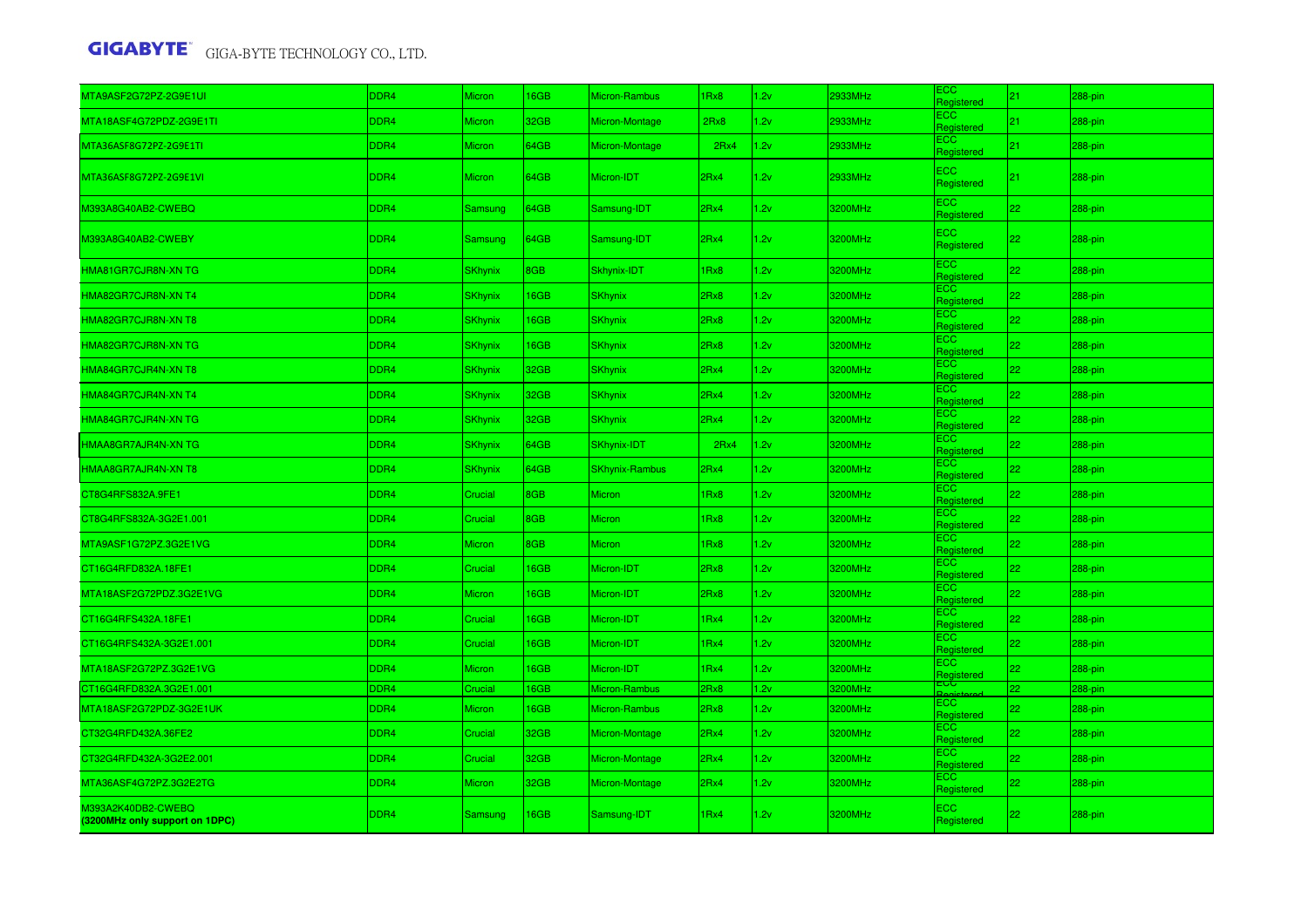| M393A2K43DB2-CWEBQ<br>(3200MHz only support on 1DPC) | DDR4 | Samsung        | 16GB        | Samsung-IDT            | 2Rx8             | 1.2v | 3200MHz | <b>ECC</b><br>Registered | 22              | 288-pin |
|------------------------------------------------------|------|----------------|-------------|------------------------|------------------|------|---------|--------------------------|-----------------|---------|
| M393A2K40DB3-CWEGQ                                   | DDR4 | Samsung        | <b>6GB</b>  | Samsung-Rambus         | Rx4              | 2v   | 3200MHz | ECC<br>Registered        | 22              | 288-pin |
| M393A2K40DB3-CWEBQ                                   | DDR4 | Samsung        | 16GB        | Samsung-IDT            | 1 <sub>Rx4</sub> | 1.2v | 3200MHz | <b>ECC</b><br>Registered | 22              | 288-pin |
| M393A2K40DB3-CWECQ                                   | DDR4 | Samsung        | 16GB        | Samsung-               | 1 <sub>Rx4</sub> | 1.2v | 3200MHz | ECC<br>Registered        | 22              | 288-pin |
| M393A4K40DB2-CWEBQ<br>(3200MHz only support on 1DPC) | DDR4 | Samsung        | 32GB        | Samsung-IDT            | 2Rx4             | 1.2v | 3200MHz | <b>ECC</b><br>Registered | 22              | 288-pin |
| M393A4K40DB3-CWECQ                                   | DDR4 | Samsung        | 32GB        | Samsung-Montage        | 2Rx4             | .2v  | 3200MHz | <b>ECC</b><br>Registered | 22              | 288-pin |
| M393A4K40DB3-CWEBQ                                   | DDR4 | Samsung        | 32GB        | Samsung-IDT            | Rx4              | 1.2v | 3200MHz | <b>ECC</b><br>Registered | 22              | 288-pin |
| M393A4K40DB3-CWEBY                                   | DDR4 | Samsung        | 32GB        | Samsung-IDT            | Rx4              | 1.2v | 3200MHz | <b>ECC</b><br>Registered | 22              | 288-pin |
| M393A4K40DB3-CWEGQ                                   | DDR4 | Samsung        | 32GB        | Samsung-Rambus         | 2Rx4             | 1.2v | 3200MHz | <b>ECC</b><br>Registered | 22              | 288-pin |
| TR416G32S422-XNC                                     | DDR4 | V-color        | <b>6GB</b>  | <b>SKhynix-Rambus</b>  | Rx4              | .2v  | 3200MHz | <b>ECC</b><br>Registered | 22              | 288-pin |
| KSM32RD8/16MEI                                       | DDR4 | Kingston       | 16GB        | Micron-IDT             | 2Rx8             | .2v  | 3200MHz | <b>ECC</b><br>Registered | 22              | 288-pin |
| <b>SM32RD4/32MEI</b>                                 | DDR4 | Kingston       | 32GB        | Micron-IDT             | Rx4              | 1.2v | 3200MHz | <b>ECC</b><br>Registered | 22              | 288-pin |
| M393A2K43DB3-CWEBQ                                   | DDR4 | Samsung        | 16GB        | Samsung-IDT            | 2Rx8             | 1.2v | 3200MHz | <b>ECC</b><br>Registered | 22              | 288-pin |
| M393A1K43DB2-CWEBQ<br>(3200MHz only support on 1DPC) | DDR4 | Samsung        | 8GB         | Samsung-IDT            | Rx8              | .2v  | 3200MHz | <b>ECC</b><br>Registered | 22              | 288-pin |
| CT64G4RFD432A-3G2B2.001                              | DDR4 | Crucial        | 64GB        | Micron                 | 2Rx4             | .2v  | 3200MHz | <b>ECC</b><br>Registered | 22              | 288-pin |
| MTA36ASF8G72PZ.3G2B2TI                               | DDR4 | <b>Micron</b>  | 64GB        | <b>Micron</b>          | 2Rx4             | .2v  | 3200MHz | <b>ECC</b><br>Registered | 22              | 288-pin |
| CT32G4RFD432A-3G2E7.001                              | DDR4 | Crucial        | 32GB        | Micron-IDT             | 2Rx4             | 1.2v | 3200MHz | <b>ECC</b><br>Registered | 22              | 288-pin |
| CT32G4RFD432A.36FE7                                  | DDR4 | Crucial        | 32GB        | Micron-IDT             | 2Rx4             | 2v   | 3200MHz | <b>ECC</b><br>Registered | 22              | 288-pin |
| MTA36ASF4G72PZ.3G2E7VI                               | DDR4 | <b>Micron</b>  | 32GB        | Micron-IDT             | 2Rx4             | 1.2v | 3200MHz | <b>ECC</b><br>Registered | 22              | 288-pin |
| MTA36ASF4G72PZ.3G2E7TI                               | DDR4 | <b>Micron</b>  | 32GB        | Micron-Montage         | 2Rx4             | 1.2v | 3200MHz | <b>ECC</b><br>Registered | 22              | 288-pin |
| AD4R3200316G22-BSSC                                  | DDR4 | <b>ADATA</b>   | 16GB        | Samsung-IDT            | 2Rx8             | 2v   | 3200MHz | <b>ECC</b><br>Registered | 22              | 288-pin |
| MTA18ASF4G72PDZ-3G2B2TI                              | DDR4 | <b>Micron</b>  | 32GB        | Micron-Montage         | 2Rx8             | 2v   | 3200MHz | <b>ECC</b><br>Registered | 22              | 288-pin |
| HMA82GR7DJR8N-XN T8                                  | DDR4 | <b>SKhynix</b> | <b>I6GB</b> | <b>SKhynix-Rambus</b>  | 2Rx8             | .2v  | 3200MHz | <b>ECC</b><br>Registered | 22 <sub>2</sub> | 288-pin |
| HMA84GR7DJR4N-XN T4                                  | DDR4 | <b>SKhynix</b> | 32GB        | <b>SKhynix-Montage</b> | 2Rx4             | 1.2v | 3200MHz | <b>ECC</b><br>Registered | 22              | 288-pin |
| HMA84GR7DJR4N-XN TG                                  | DDR4 | <b>SKhynix</b> | 32GB        | <b>SKhynix-IDT</b>     | 2Rx4             | .2v  | 3200MHz | ECC<br>Registered        | 22              | 288-pin |
| MTA36ASF4G72PZ-3G2J3UI                               | DDR4 | <b>Micron</b>  | 32GB        | Micron-Rambus          | 2Rx4             | .2v  | 3200MHz | <b>ECC</b><br>Registered | 22              | 288-pin |
| KSM32RS8/8MEI                                        | DDR4 | Kingston       | 8GB         | <b>MICRON-IDT</b>      | 1Rx8             | 1.2v | 3200MHz | <b>ECC</b><br>Registered | 22              | 288-pin |
| M393AAG40M32-CAEBQ                                   | DDR4 | Samsung        | 128GB       | Samsung                | 2S2Rx4           | 1.2v | 3200MHz | ECC<br>Registered        | 22              | 288-pin |
| M393AAG40M32-CAEBY                                   | DDR4 | Samsung        | 128GB       | <b>Samsung</b>         | 2S2Rx4           | 1.2v | 3200MHz | <b>ECC</b><br>Registered | 22              | 288-pin |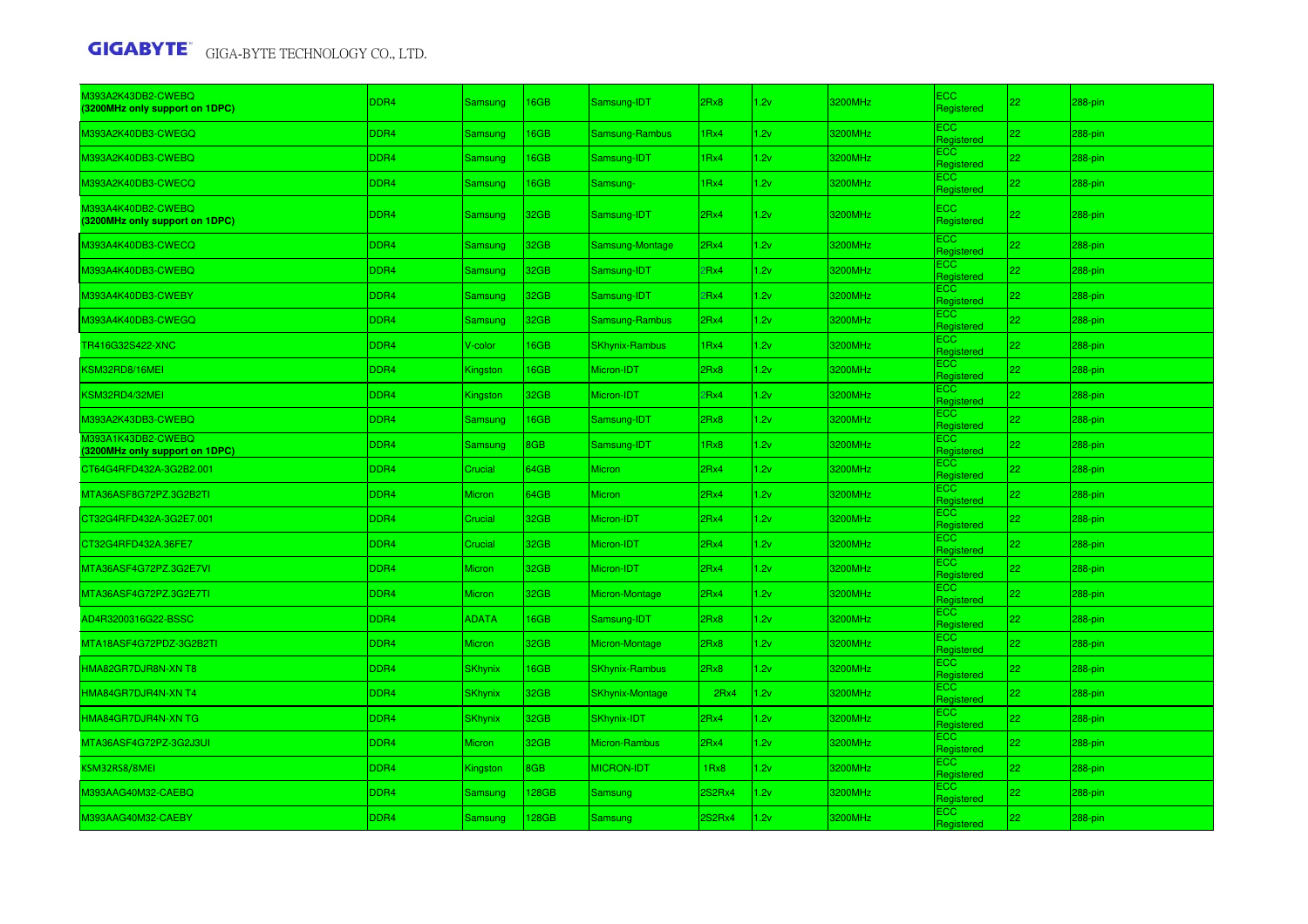| MTA18ASF2G72PZ-3G2E2TI  | DDR4 | Micron         | 16GB | Micron-Montage         | 1Rx4 | 2v   | 3200MHz | ЕСС<br>Registered        | 22 <sub>1</sub> | 288-pin |
|-------------------------|------|----------------|------|------------------------|------|------|---------|--------------------------|-----------------|---------|
| MTA18ASF2G72PDZ-3G2J3UI | DDR4 | <b>Micron</b>  | 16GB | Micron-Rambus          | 2Rx8 | 1.2v | 3200MHz | ECC<br>Registered        | 22 <sub>1</sub> | 288-pin |
| MTA9ASF2G72PZ-3G2E1TI   | DDR4 | <b>Micron</b>  | 16GB | Micron-Montage         | 1Rx8 | 2v   | 3200MHz | ECC.<br>Registered       | 22              | 288-pin |
| MTA18ASF4G72PDZ-3G2E1UI | DDR4 | <b>Micron</b>  | 32GB | Micron-Rambus          | 2Rx8 | 1.2v | 3200MHz | ECC<br>Registered        | 22.             | 288-pin |
| MTA18ASF4G72PDZ-3G2E1TI | DDR4 | <b>Micron</b>  | 32GB | Micron-Montage         | 2Rx8 | 1.2v | 3200MHz | <b>ECC</b><br>Registered | 22              | 288-pin |
| MTA18ASF4G72PDZ-3G2E1V1 | DDR4 | <b>Micron</b>  | 32GB | <b>Micron</b>          | 2Rx8 | 2v   | 3200MHz | <b>ECC</b><br>Registered | 22              | 288-pin |
| MTA36ASF8G72PZ-3G2E1VI  | DDR4 | <b>Micron</b>  | 64GB | Micron-IDT             | 2Rx4 | 1.2v | 3200MHz | <b>ECC</b><br>Registered | 22.             | 288-pin |
| AD4R3200716G22-BHYA     | DDR4 | <b>ADATA</b>   | 16GB | <b>SKhynix-Montage</b> | 1Rx8 | 1.2v | 3200MHz | <b>ECC</b><br>Registered | 22              | 288-pin |
| KSM32RD4/32HDR          | DDR4 | Kingston       | 32GB | <b>SKhynix-Rambus</b>  | PRx4 | 1.2v | 3200MHz | <b>ECC</b><br>Registered | 22 <sub>2</sub> | 288-pin |
| HMA82GR7DJR8N-XN TG     | DDR4 | <b>SKhynix</b> | 16GB | SKhynix-IDT            | 2Rx8 | 1.2v | 3200MHz | <b>ECC</b><br>Registered | 22              | 288-pin |
| HMAA8GR7CJR4N-XN TG     | DDR4 | <b>SKhynix</b> | 64GB | SKhynix-IDT            | 2Rx4 | .2v  | 3200MHz | ECC.<br>Registered       | 22.             | 288-pin |
| HMAA8GR7CJR4N-XN T4     | DDR4 | <b>SKhynix</b> | 64GB | <b>SKhynix-Montage</b> | 2Rx4 | 2v   | 3200MHz | ECC.<br>Registered       | 22              | 288-pin |
| HMAA8GR7CJR4N-XN T8     | DDR4 | <b>SKhynix</b> | 64GB | <b>SKhynix-Rambus</b>  | 2Rx4 | 2v   | 3200MHz | <b>ECC</b><br>Registered | 22              | 288-pin |
| KSM32RS4/32MER          | DDR4 | Kingston       | 32GB | Micron-Rambus          | 1Rx4 | 2v   | 3200MHz | <b>ECC</b><br>Registered | 22              | 288-pin |
| KSM32RS8/16MER          | DDR4 | Kingston       | 16GB | Micron-Rambus          | 1Rx8 | 2v   | 3200MHz | ECC<br>Registered        | 22              | 288-pin |
| M393A4G40BB3-CWEGQ      | DDR4 | Samsung        | 32GB | Samsung-Rambus         | 1Rx4 | 2v   | 3200MHz | ECC<br>Registered        | 22 <sub>1</sub> | 288-pin |
| M393A4K40EB3-CWEGQ      | DDR4 | Samsung        | 32GB | Samsung-Rambus         | 2Rx4 | 1.2v | 3200MHz | ECC<br>Registered        | 22 <sub>1</sub> | 288-pin |
| M393A4K40EB3-CWECQ      | DDR4 | Samsung        | 32GB | Samsung-Montage        | 2Rx4 | 1.2v | 3200MHz | <b>ECC</b><br>Registered | 22.             | 288-pin |
| M393A4K40EB3-CWEBY      | DDR4 | Samsung        | 32GB | Samsung-IDT            | 2Rx4 | 2v   | 3200MHz | <b>ECC</b><br>Registered | 22 <sub>1</sub> | 288-pin |
| M393A8G40BB4-CWEBY      | DDR4 | Samsung        | 64GB | Samsung-IDT            | 2Rx4 | 1.2v | 3200MHz | ECC<br>Registered        | 22 <sub>1</sub> | 288-pin |
| M393A2K40EB3-CWEGQ      | DDR4 | Samsung        | 16GB | Samsung-Rambus         | 1Rx4 | 1.2v | 3200MHz | <b>ECC</b><br>Registered | 22.             | 288-pin |
| KSM29RD8/16HDR          | DDR4 | Kingston       | 16GB | <b>SKhynix-Rambus</b>  | 2Rx8 | 2v   | 2933MHz | ECC<br>Registered        | 21.             | 288-pin |
| KSM32RD8/16HDR          | DDR4 | Kingston       | 16GB | <b>SKhynix-Rambus</b>  | 2Rx8 | 2v   | 3200MHz | <b>ECC</b><br>Registered | 22              | 288-pin |
| MTA18ASF2G72PDZ-3G2R1TI | DDR4 | Micron         | 16GB | Micron-Rambus          | 2Rx8 | 1.2v | 3200MHz | ECC<br>Registered        | 22              | 288-pin |
| MTA18ASF2G72PDZ-3G2R1UI | DDR4 | <b>Micron</b>  | 16GB | Micron-Rambus          | 2Rx8 | 2v   | 3200MHz | <b>ECC</b><br>Registered | 22              | 288-pin |
| MTA18ASF2G72PDZ-3G2R1VI | DDR4 | <b>Micron</b>  | 16GB | Micron-Rambus          | 2Rx8 | .2v  | 3200MHz | ECC<br>Registered        | 22              | 288-pin |
| MTA18ASF4G72PDZ-3G2F1VI | DDR4 | <b>Micron</b>  | 32GB | Micron-IDT             | 2Rx8 | 1.2v | 3200MHz | ECC<br>Registered        | 22              | 288-pin |
| MTA18ASF4G72PDZ-3G2F1UI | DDR4 | Micron         | 32GB | Micron-Rambus          | 2Rx8 | 1.2v | 3200MHz | ECC<br>Registe           | 22.             | 288-pin |
| MTA36ASF8G72PZ-3G2F1VI  | DDR4 | <b>Micron</b>  | 64GB | Micron-IDT             | 2Rx4 | 1.2v | 3200MHz | <b>ECC</b><br>Registe    | 22.             | 288-pin |
| MTA36ASF8G72PZ-3G2F1TI  | DDR4 | Micron         | 64GB | Micron-Montage         | 2Rx4 | 1.2v | 3200MHz | =UU<br>Register          | 22              | 288-pin |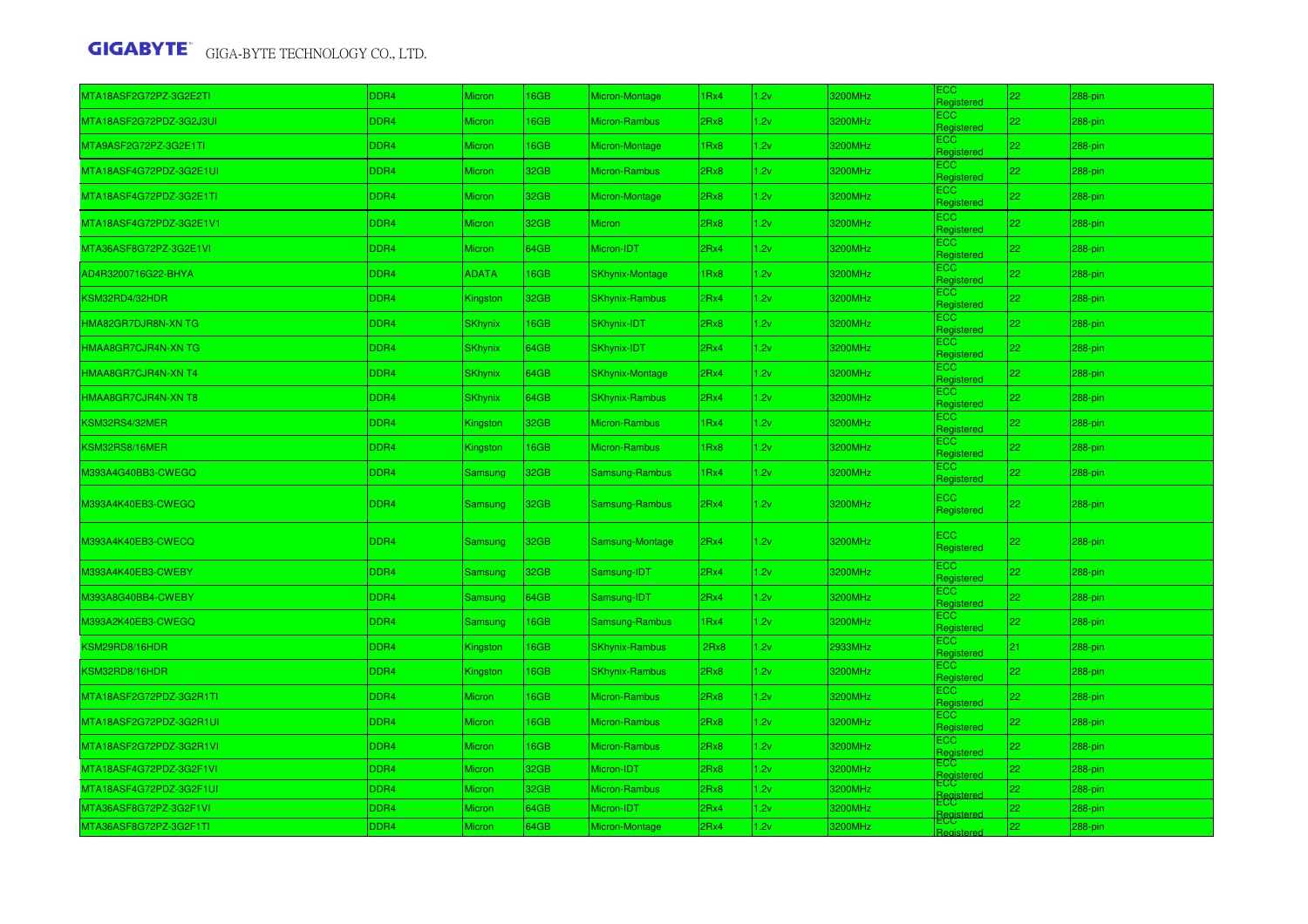| MTA9ASF1G72PZ-3G2R1VI                                                    | DDR4                     | Micron                      | 8GB          | Micron-IDT                                       | 1Rx8                | 1.2v                       | 3200MHz                                            | ECC.<br>Registere  | 22         | 288-pin     |  |
|--------------------------------------------------------------------------|--------------------------|-----------------------------|--------------|--------------------------------------------------|---------------------|----------------------------|----------------------------------------------------|--------------------|------------|-------------|--|
| MTA18ASF2G72PZ-3G2R1UI                                                   | DDR4                     | Micron                      | 16GB         | Micron-Rambus                                    | 2Rx8                | 1.2v                       | 3200MHz                                            | ECC.<br>Registered | 22         | 288-pin     |  |
| MTA18ASF2G72PZ-3G2R1TI                                                   | DDR4                     | <b>Micron</b>               | 16GB         | Micron-Montage                                   | 1Rx4                | 1.2v                       | 3200MHz                                            | ECC<br>Registered  | 22         | 288-pin     |  |
| MTA9ASF2G72PZ-3G2F1UI                                                    | DDR4                     | <b>Micron</b>               | 16GB         | Micron-Rambus                                    | 1 <sub>Rx8</sub>    | 1.2v                       | 3200MHz                                            | ECC<br>Registere   | 22         | 288-pin     |  |
| MTA36ASF4G72PZ-3G2R1UI                                                   | DDR4                     | Micron                      | 32GB         | Micron-Rambus                                    | 2Rx4                | 1.2v                       | 3200MHz                                            | ECC.               | 22         | 288-pin     |  |
| MTA18ASF4G72PZ-3G2F1TI                                                   | DDR4                     | Micron                      | 32GB         | Micron-Montage                                   | 1Rx4                | 1.2v                       | 3200MHz                                            | <b>ECC</b>         | 22         | 288-pin     |  |
| MTA18ASF4G72PZ-3G2F1UI                                                   | DDR4                     | Micron                      | 32GB         | Micron-Rambus                                    | 1Rx4                | 1.2v                       | 3200MHz                                            | ECC<br>Registere   | 22         | 288-pin     |  |
| M393A2K43EB3-CWEBQ                                                       | DDR4                     | Samsung                     | 16GB         | Samsung-IDT                                      | 2Rx8                | 1.2v                       | 3200MHz                                            | ECC<br>Register    | 22         | 288-pin     |  |
| KSM32RD8/16MRR                                                           | DDR4                     | Kingston                    | 16GB         | Micron-Rambus                                    | 2Rx8                | 1.2v                       | 3200MHz                                            | ECC<br>Register    | 22         | 288-pin     |  |
| KSM32RD4/32MRR                                                           | DDR4                     | Kingston                    | 32GB         | Micron-Rambus                                    | 2Rx4                | 1.2v                       | 3200MHz                                            | <b>ECC</b>         | 22         | 288-pin     |  |
| LRDIMM<br>ECC.                                                           |                          |                             |              |                                                  |                     |                            |                                                    |                    |            |             |  |
| M386A8K40CM2-CVFBY                                                       | DDR4                     | Samsung                     | 64GB         | Samsung-IDT                                      | 4DRx4               | 1.2v                       | 2933MHz                                            | Registered         | 21         | 288-pin     |  |
| M386A8K40DM2-CWELQ                                                       | DDR4                     | Samsung                     | 64GB         | Samsung-IDT                                      | 4DRx4               | 1.2v                       | 3200MHz                                            | ECC.<br>Registered | 22         | 288-pin     |  |
| M386AAG40MMB-CVFC0                                                       | DDR4                     | Samsung                     | 128GB        | <b>Samsung</b>                                   | 4DRx4               | 1.2v                       | 2933MHz                                            | ECC.<br>Registered | 21         | 288-pin     |  |
|                                                                          |                          |                             |              | Seagate HDD (SAS HDD may need RAID Card support) |                     |                            |                                                    |                    |            |             |  |
| <b>Product Name</b>                                                      | <b>Type</b>              | Vendor                      | Form Factor  | Format                                           |                     | Capacity   Interface Speed | <b>Series</b>                                      | Cache              | <b>RPM</b> | Encryption  |  |
| Seagate Enterprise Capacity 2.5 HDD                                      |                          |                             |              |                                                  |                     |                            |                                                    |                    |            |             |  |
| ST1000NX0313                                                             | <b>SATA</b>              | Seagate                     | 2.5"         | 512e                                             | 1TB                 | 6Gb/s                      | <b>Exos 7E2000</b><br>(Enterprise Capacity<br>V.3) | <b>128MB</b>       | 7200       | N/A         |  |
| ST2000NX0253                                                             | <b>SATA</b>              | Seagate                     | 2.5"         | 512E                                             | 2TB                 | 6Gb/s                      | <b>Exos 7E2000</b><br>(Enterprise Capacity<br>V.3) | 128MB              | 7200       | N/A         |  |
| ST2000NX0243                                                             | <b>SATA</b>              | Seagate                     | 2.5"         | 4Kn                                              |                     | 6Gb/s                      | <b>Exos 7E2000</b>                                 |                    |            | N/A         |  |
|                                                                          |                          |                             |              |                                                  | 2TB                 |                            | (Enterprise Capacity<br>V.3)                       | <b>128MB</b>       | 7200       |             |  |
|                                                                          |                          |                             |              |                                                  | <b>SATA/SAS SSD</b> |                            |                                                    |                    |            |             |  |
| <b>Product Name</b>                                                      | Type                     | Vendor                      | Form Factor  | Interface                                        | <b>Capacity</b>     | Interface Speed            | <b>FW</b>                                          |                    |            | <b>Note</b> |  |
|                                                                          |                          |                             |              |                                                  | <b>SATA/SAS SSD</b> |                            |                                                    |                    |            |             |  |
| XA960LE10063                                                             | SSD                      | Seagate                     | 2.5"         | <b>SATA</b>                                      | 960GB               | 6Gb/s                      |                                                    |                    |            |             |  |
| XA480LE10063                                                             | <b>SSD</b><br><b>SSD</b> | Seagate<br><b>Micron</b>    | 2.5"         | <b>SATA</b><br><b>SATA</b>                       | 480GB               | 6Gb/s                      |                                                    |                    |            |             |  |
| MTFDDAK1T9TDD-1AT1ZABYY (5200 PRO)<br>MTFDDAK1T9TDN-1AT1ZABYY (5200 MAX) | <b>SSD</b>               | <b>Micron</b>               | 2.5"<br>2.5" | <b>SATA</b>                                      | 1.92TB<br>1.92TB    | 6Gb/s<br>6Gb/s             |                                                    |                    |            |             |  |
| MZ-7LH1T9NE 883 DCT Series                                               | <b>SSD</b>               | Samsung                     | 2.5"         | <b>SATA</b>                                      | 1.92TB              | 6Gb/s                      | <b>HXT7404Q</b>                                    |                    |            |             |  |
| MZ7L3480HCHQ-00A07 PM893 Series                                          | <b>SSD</b>               | Samsung                     | 2.5"         | <b>SATA</b>                                      | 480GB               | 6Gb/s                      |                                                    |                    |            |             |  |
| SRE100-960G00210000                                                      | <b>SSD</b>               | Phison                      | 2.5"         | <b>SATA</b>                                      | 960GB               | 6Gb/s                      |                                                    |                    |            |             |  |
| SRE100-480G00210000                                                      | <b>SSD</b>               | Phison                      | 2.5"         | <b>SATA</b>                                      | 480GB               | 6Gb/s                      |                                                    |                    |            |             |  |
| SSDSC2KG019T8 D3-S4610 Series                                            | <b>SSD</b>               | Intel                       | 2.5"         | <b>SATA</b>                                      | 1.92TB              | 6Gb/s                      |                                                    |                    |            |             |  |
| SSDSC2KB019T8 D3-S4510 Series                                            | <b>SSD</b>               | Intel                       | 2.5"         | <b>SATA</b>                                      | 1.92TB              | 6Gb/s                      |                                                    |                    |            |             |  |
| SSDSC2KB019TZ D3-S4520 Series                                            | <b>SSD</b>               | Intel                       | 2.5"         | <b>SATA</b>                                      | 1.92TB              | 6Gb/s                      |                                                    |                    |            |             |  |
| SEDC500M/3840G DC500M Series                                             | <b>SSD</b>               | Kingston                    | 2.5"         | <b>SATA</b>                                      | 3.84TB              | 6Gb/s                      |                                                    |                    |            |             |  |
| SEDC500M/1920G DC500M Series                                             | <b>SSD</b>               | Kingston                    | 2.5"         | <b>SATA</b>                                      | 1.92TB              | 6Gb/s                      |                                                    |                    |            |             |  |
| SEDC500M/960G DC500M Series<br>SEDC500M/480G DC500M Series               | <b>SSD</b><br><b>SSD</b> | Kingston<br><b>Kingston</b> | 2.5"<br>2.5" | <b>SATA</b><br><b>SATA</b>                       | 960GB<br>480GB      | 6Gb/s<br>6Gb/s             |                                                    |                    |            |             |  |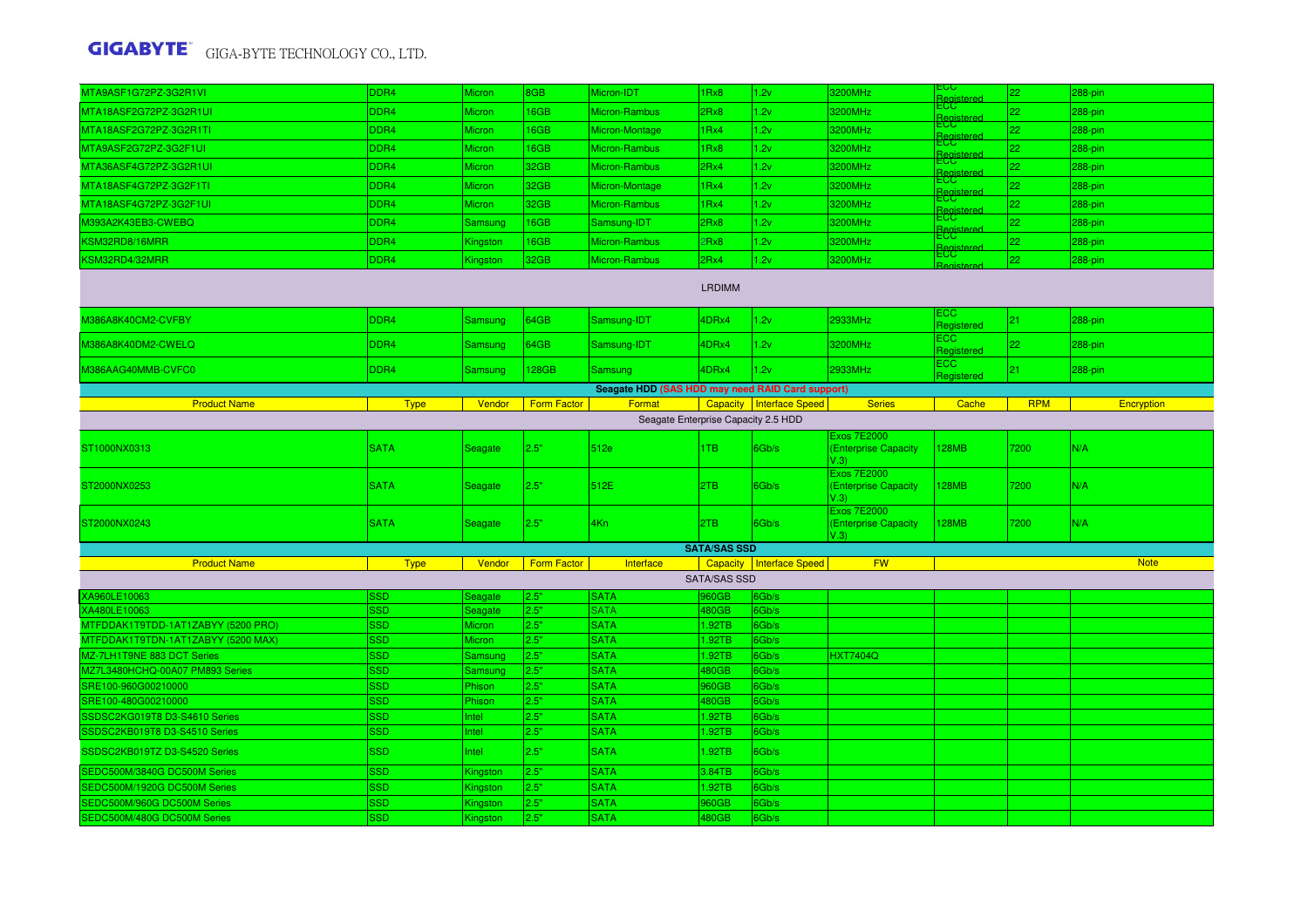| <b>ASR1100SS-240GT-B</b>                        | <b>SSD</b>  | Adata          | 2.5"               | <b>SATA</b>          | 240GB           | 6Gb/s                      |                         |  |             |
|-------------------------------------------------|-------------|----------------|--------------------|----------------------|-----------------|----------------------------|-------------------------|--|-------------|
| KHK61RSE960G                                    | <b>SSD</b>  | <b>Toshiba</b> | 2.5"               | <b>SATA</b>          | 960GB           | 6Gb/s                      |                         |  |             |
| SSB240GTLCG-D2-SME520GBT ESM1220 Series         | <b>SSD</b>  | Phison         | 2.5"               | <b>SATA</b>          | 240GB           | 6Gb/s                      |                         |  |             |
| SSB480GTLCG-D2-SME520GBT ESM1220 Series         | <b>SSD</b>  | Phison         | 2.5"               | <b>SATA</b>          | 480GB           | 6Gb/s                      |                         |  |             |
| SSB960GTLCG-D2-SME520GBT ESM1220 Series         | <b>SSD</b>  | Phison         | 2.5"               | <b>SATA</b>          | 960GB           | 6Gb/s                      |                         |  |             |
| SSB1K9GTLCG-D2-SME520GBT ESM1220 Series         | <b>SSD</b>  | Phison         | 2.5"               | <b>SATA</b>          | 1.92TB          | 6Gb/s                      |                         |  |             |
| MTFDDAK3T8TDS-1AW1ZABYY (5300 PRO)              | SSD.        | <b>Micron</b>  | 2.5"               | <b>SATA</b>          | 3.84TB          | 6Gb/s                      |                         |  |             |
| MTFDDAK1T9TDS-1AW1ZABYY (5300 PRO)              | <b>SSD</b>  | <b>Micron</b>  | 2.5"               | <b>SATA</b>          | 1.92TB          | 6Gb/s                      |                         |  |             |
|                                                 |             |                |                    |                      | <b>PCIe SSD</b> |                            |                         |  |             |
| <b>Product Name</b>                             | <b>Type</b> | Vendor         | <b>Form Factor</b> | Interface            | Capacity        | <b>Interface Speed</b>     |                         |  | <b>Note</b> |
|                                                 |             |                |                    |                      | PCIe SSD        |                            |                         |  |             |
| SSDPEDKX040T701 P4500 Series PCIe Gen3 x4 4TB   | PCIe        | Intel          | <b>PCI-E 3.0</b>   | PCle(NVMe)           | 4TB             |                            |                         |  |             |
| Samsung PM1725b MZPLL3T2HAJQ PCIe Gen3 x8 3.2TB | PCIe        | Samsung        | <b>PCI-E 3.0</b>   | PCle(NVMe)           | 3.2TB           |                            |                         |  |             |
| Vetlist N1951 E3 NS1951AH33T2 Gen3 x8 3.2TB     | <b>PCle</b> | Netlist        | <b>PCI-E 3.0</b>   | PCle(NVMe)           | 3.2TB           |                            |                         |  |             |
|                                                 |             |                |                    |                      | U.2             |                            |                         |  |             |
| <b>Product Name</b>                             | <b>Type</b> | Vendor         | <b>Form Factor</b> | Interface            | <b>Capacity</b> | <b>Interface Speed</b>     |                         |  | <b>Note</b> |
|                                                 |             |                |                    |                      | U.2             |                            |                         |  |             |
| MTFDHBE3T8TDF 7300 Pro Series                   | U.2         | <b>Micron</b>  | 2.5"               | <b>SFF8639(NVMe)</b> | 3.84TB          | Gen3 x4                    |                         |  |             |
| DPRD3104T0T503T8 R5100 Series                   | U.2         | DapuStor       | 2.5"               | <b>SFF8639(NVMe)</b> | 3.84TB          | PCIe Gen4 x4               |                         |  |             |
| SSDPF2NV153TZ D5-P5316 Series                   | U.2         | Intel          | 2.5"               | <b>SFF8639(NVMe)</b> | 15.35TB         | PCIe Gen4 x4               |                         |  |             |
| SSDPE2KE032T801 P4610 Series                    | U.2         | Intel          | 2.5"               | <b>SFF8639(NVMe)</b> | 3.2TB           | Gen3 x4                    |                         |  |             |
| SSDPE2KX020T801 P4510 Series                    | U.2         | Intel          | 2.5"               | <b>SFF8639(NVMe)</b> | 2TB             | Gen3 x4                    |                         |  |             |
| MTFDHAL3T2TCU 9200 Series                       | U.2         | <b>Micron</b>  | 2.5"               | <b>SFF8639(NVMe)</b> | 3.2TB           | Gen3 x4                    |                         |  |             |
| KCD51LUG960G CD5 Series                         | U.2         | <b>Toshiba</b> | 2.5"               | <b>SFF8639(NVMe)</b> | 960GB           | Gen3 x4                    |                         |  |             |
| <b>PWFX100 3.2TB</b>                            | U.2         | <b>PHISON</b>  | 2.5"               | <b>SFF8639(NVMe)</b> | 3.2TB           | PCIe Gen3 x4               |                         |  |             |
| MZQL23T8HCLS PM9A3 Series                       | U.2         | Samsung        | 2.5"               | <b>SFF8639(NVMe)</b> | 3.84TB          | PCle Gen4 x4               |                         |  |             |
| MTFDHBE1T6TDG 7300 Max Series                   | U.2         | <b>Micron</b>  | 2.5"               | <b>SFF8639(NVMe)</b> | 1.6TB           | Gen3 x4                    | MTFDHBE1T6TDG-1AW1ZABYY |  |             |
| MTFDHBE960TDF 7300 Pro Series                   | U.2         | <b>Micron</b>  | 2.5"               | <b>SFF8639(NVMe)</b> | 960GB           | Gen3 x4                    | MTFDHBE960TDF-1AW4ZABYY |  |             |
| MZWLL3T2HAJQ PM1725b Series                     | U.2         | Samsung        | 2.5"               | <b>SFF8639(NVMe)</b> | 3.2TB           | PCIe Gen3 x4               |                         |  |             |
| MTFDHAL3T2TDR 9300 Max Series                   | U.2         | Micron         | 2.5"               | SFF8639(NVMe)        | 3.2TB           | PCIe Gen3 x4               |                         |  |             |
| SSDPF2KX038TZ D7-P5510 Series                   | U.2         | Intel          | 2.5"               | <b>SFF8639(NVMe)</b> | 3.84TB          | PCIe Gen4 x4               |                         |  |             |
| MZWLJ3T8HBLS PM1733 Series                      | U.2         | Samsung        | 2.5"               | <b>SFF8639(NVMe)</b> | 3.84TB          | PCIe Gen4 x4               |                         |  |             |
|                                                 |             |                |                    |                      | U.3             |                            |                         |  |             |
| <b>Product Name</b>                             | <b>Type</b> | Vendor         | Form Factor        | Interface            |                 | Capacity   Interface Speed |                         |  | <b>Note</b> |
|                                                 |             |                |                    |                      |                 |                            |                         |  |             |
|                                                 |             |                |                    |                      | U.3             |                            |                         |  |             |
| KCM61RUL3T84 CM6-R Series                       | U.3         | <b>KIOXIA</b>  | 2.5"               | <b>SFF8639(NVMe)</b> | 3.84TB          | PCle Gen4 x4               |                         |  |             |
| KCD61LUL1T92 CD6-R Series                       | U.3         | <b>KIOXIA</b>  | 2.5"               | <b>SFF8639(NVMe)</b> | 1.92TB          | PCIe Gen4 x4               |                         |  |             |
| KCD61LUL3T84 CD6-R Series                       | U.3         | KIOXIA         | 2.5"               | <b>SFF8639(NVMe)</b> | 3.84TB          | PCle Gen4 x4               |                         |  |             |
| KCM61RUL960G CM6-R Series                       | U.3         | KIOXIA         | 2.5"               | <b>SFF8639(NVMe)</b> | 960GB           | PCIe Gen4 x4               |                         |  |             |
| <b>Product Name</b>                             | <b>Type</b> | Vendor         | <b>Form Factor</b> | Interface            | Capacity        | <b>Interface Speed</b>     |                         |  | <b>Note</b> |
|                                                 |             |                |                    |                      | M.2             |                            |                         |  |             |
| SSDPEKKA010T801 P4101 Series 1TB                | M.2         | Intel          | 2280               | PCle(NVMe)           | 1TB             |                            |                         |  |             |
| SSDPEKKA256G801 P4101 Series 256GB              | M.2         | Intel          | 2280               | PCle(NVMe)           | 256GB           |                            |                         |  |             |
| AF1TSMJA-YT1 ATP N600c Series 1TB               | M.2         | ATP            | 2280               | PCle(NVMe)           | 1TB             |                            |                         |  |             |
| MZVPV512HDGL                                    | M.2         | Samsung        | 2280               | PCle(NVMe)           | 512GB           |                            |                         |  |             |
| IM2P33F8-256GD                                  | M.2         | <b>ADATA</b>   | 2280               | PCle(NVMe)           | 256GB           |                            |                         |  |             |
| IM2P33F8-512GD                                  | M.2         | <b>ADATA</b>   | 2280               | PCle(NVMe)           | 512GB           |                            |                         |  |             |
| AF960GSTJA-YT1 ATP 960GB                        | M.2         | <b>ATP</b>     | 2280               | PCle(NVMe)           | 960GB           |                            |                         |  |             |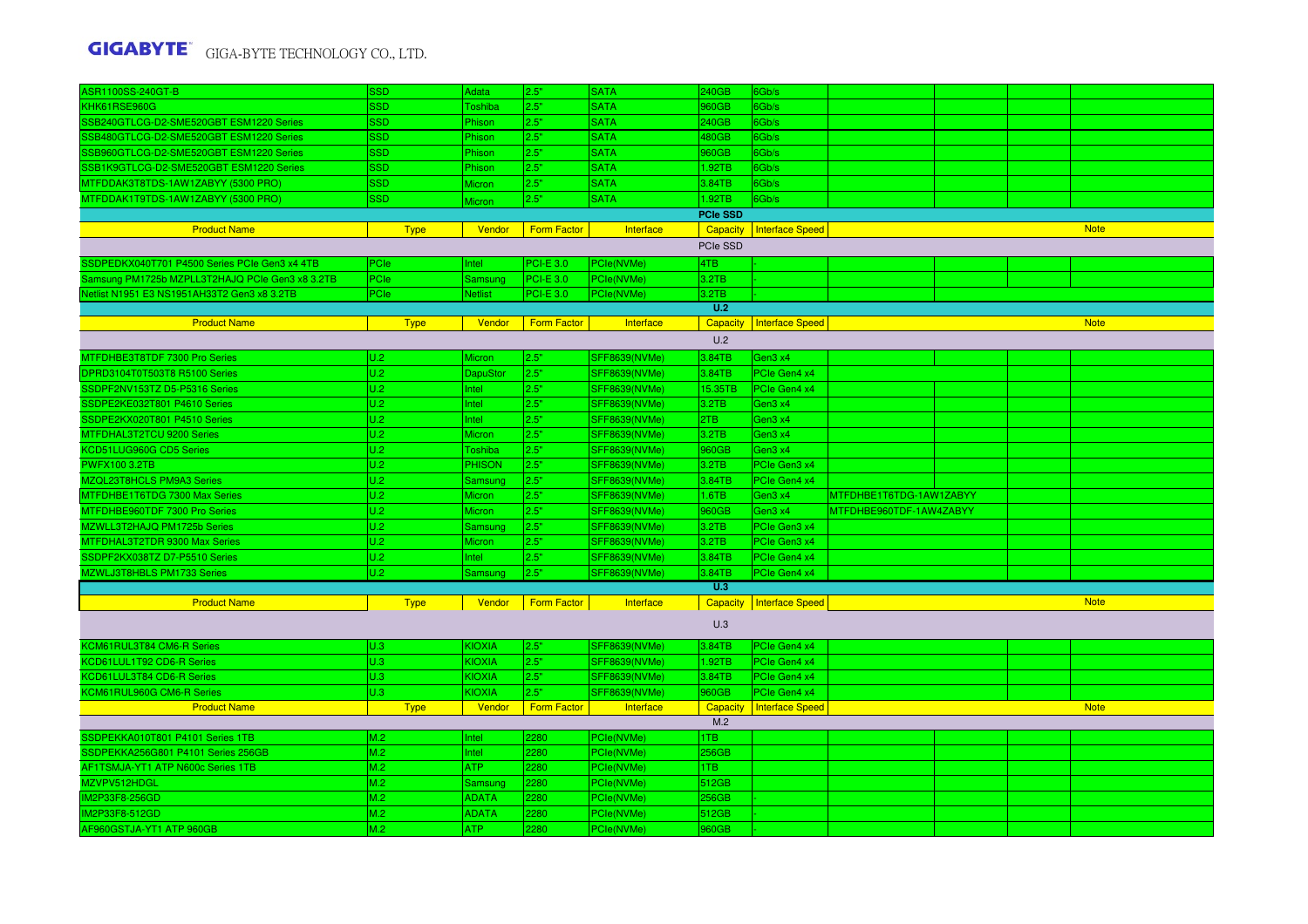| IM2P33F8-256GD1                                     | M.2                                                                  | <b>ADATA</b>                        | 2280                         | PCle(NVMe)                                     | <b>256GB</b>                      |                   |                               |             |  |             |  |  |
|-----------------------------------------------------|----------------------------------------------------------------------|-------------------------------------|------------------------------|------------------------------------------------|-----------------------------------|-------------------|-------------------------------|-------------|--|-------------|--|--|
| M2P33F8-512GD1                                      | M.2                                                                  | <b>ADATA</b>                        | 2280                         | PCle(NVMe)                                     | 512GB                             |                   |                               |             |  |             |  |  |
| CA6-8D1024 CA6 Series                               | M.2                                                                  | <b>SSSTC</b>                        | 2280                         | PCle(NVMe)                                     | 1TB                               | PCle Gen4 x4      |                               |             |  |             |  |  |
| MTFDHBA960TDF 960GB 7300 Pro Series                 | M.2                                                                  | <b>Micron</b>                       | 2280                         | PCle(NVMe)                                     | 960GB                             | PCle Gen3 x4      |                               |             |  |             |  |  |
|                                                     |                                                                      |                                     |                              |                                                | <b>RAID Cards</b>                 |                   |                               |             |  |             |  |  |
|                                                     | RAID-on-Chip                                                         | <b>Host Bus</b>                     |                              |                                                | <b>External</b>                   | <b>External</b>   |                               |             |  |             |  |  |
| Model                                               | Controller                                                           | <b>Type</b>                         | <b>Internal Ports</b>        | <b>Internal Connectors</b>                     | <b>Ports</b>                      | <b>Connectors</b> | <b>Data Transfer Rates</b>    |             |  | <b>Note</b> |  |  |
|                                                     |                                                                      | <b>8 lane PCI</b>                   |                              |                                                |                                   |                   |                               |             |  |             |  |  |
| MegaRAID SAS 9460-16i with Tri-mode                 | SAS3516 dual-core<br>RAID-on-Chip (ROC                               | Express <sup>®</sup>                |                              | 4 x Mini-SAS HD SFF-<br>8643                   |                                   |                   | Up to 12Gb/s per port         |             |  |             |  |  |
|                                                     |                                                                      |                                     |                              |                                                |                                   |                   |                               |             |  |             |  |  |
|                                                     | SAS3916 Tri-Mode                                                     | x8 lane PCI<br>Express <sup>®</sup> | $ 16\rangle$                 | 2 SFF-8654 (SlimSAS)                           |                                   |                   |                               |             |  |             |  |  |
| MegaRAID 9560-16i with Tri-mode                     | RAID-on-Chip (ROC                                                    | 4.0                                 |                              |                                                |                                   |                   | Up to 12Gb/s per port         |             |  |             |  |  |
|                                                     |                                                                      |                                     |                              |                                                | <b>GRAID</b>                      |                   |                               |             |  |             |  |  |
|                                                     |                                                                      | PCIe Gen3                           |                              |                                                |                                   |                   |                               |             |  |             |  |  |
| SupremeRAID SR-1000                                 |                                                                      | x16                                 |                              |                                                |                                   |                   |                               |             |  |             |  |  |
|                                                     |                                                                      |                                     |                              |                                                | <b>LAN Cards</b>                  |                   |                               |             |  |             |  |  |
|                                                     |                                                                      |                                     |                              |                                                | <b>System</b>                     |                   |                               |             |  |             |  |  |
| <b>Product Name</b>                                 | Connector                                                            |                                     | <b>System Interface Type</b> | # of Ports                                     | Interface                         | Data rate         |                               |             |  | <b>Note</b> |  |  |
|                                                     |                                                                      |                                     |                              |                                                | <b>Type</b>                       |                   |                               |             |  |             |  |  |
|                                                     |                                                                      |                                     |                              |                                                | <b>GIGABYTE LAN Cards</b>         |                   |                               |             |  |             |  |  |
| <b>CLN4752</b>                                      | $QSFP+$                                                              | PCIe x8 Gen3 x8                     |                              | Dual                                           | 40Gb/s per port                   |                   | <b>INTEL XL710</b>            |             |  |             |  |  |
| ntel® Ethernet Converged Network Adapter X710-DA2   | SFP+                                                                 | PCle v3.0 (8.0 GT/s)                |                              | Dual                                           | Intel_10GbE<br>10Gb/s per port    |                   |                               |             |  |             |  |  |
|                                                     |                                                                      |                                     |                              |                                                |                                   |                   |                               |             |  |             |  |  |
|                                                     |                                                                      |                                     |                              |                                                | Intel 25GbE                       |                   |                               |             |  |             |  |  |
| Intel® Ethernet Network Adapter XXV710-DA2          | SFP <sub>28</sub><br>25Gb/s per port<br>PCle v3.0 (8.0 GT/s)<br>Dual |                                     |                              |                                                |                                   |                   |                               |             |  |             |  |  |
| Intel_40GbE                                         |                                                                      |                                     |                              |                                                |                                   |                   |                               |             |  |             |  |  |
| ntel® Ethernet Converged Network Adapter XL710-QDA2 | QSFP+                                                                | PCle v3.0 (8.0 GT/s)                |                              | Dual                                           | 40Gb/s per port                   |                   |                               |             |  |             |  |  |
|                                                     |                                                                      |                                     |                              |                                                | <b>Mellanox ConnectX</b>          |                   |                               |             |  |             |  |  |
| <b>ACX4121A-ACAT</b>                                | SFP <sub>28</sub>                                                    | PCIe Gen3 x8                        |                              | Dual                                           | 25Gb/s per port                   |                   | Mellanox ConnectX-4 Lx EN     |             |  |             |  |  |
| ICX4121A-XCAT                                       | SFP <sub>28</sub>                                                    | PCIe Gen3 x8                        |                              | Dual                                           | 10Gb/s per port                   |                   | Mellanox ConnectX-4 Lx EN     |             |  |             |  |  |
| MCX631102AN-ADAT                                    | SFP <sub>28</sub>                                                    | PCIe Gen4 x8                        |                              | Dual                                           | 25Gb/s per port                   |                   | ConnectX®-6 Dx without Crypto |             |  |             |  |  |
|                                                     |                                                                      |                                     |                              |                                                |                                   |                   |                               |             |  |             |  |  |
|                                                     |                                                                      |                                     |                              |                                                | <b>Qlogic LAN Adapters</b>        |                   |                               |             |  |             |  |  |
| QLE3442-RJ-CK                                       | <b>RJ-45</b>                                                         | PCle x8 Gen3 x8                     |                              | Dual                                           | 10Gb/s per port                   |                   |                               |             |  |             |  |  |
| QL41212HLCU-SP                                      | SFP <sub>28</sub>                                                    | PCle x8 Gen3 x8                     |                              | Dual                                           | 25Gb/s per port                   |                   |                               |             |  |             |  |  |
|                                                     |                                                                      |                                     |                              |                                                | Solarflare Onload Server Adapters |                   |                               |             |  |             |  |  |
| SFN8522-PLUS                                        | QSFP+                                                                | PCle 3.1 x8                         |                              | Dual                                           | 10Gb/s per port                   |                   |                               |             |  |             |  |  |
|                                                     |                                                                      |                                     |                              | Broadcom (Emulex) Ethernet Networking Adapters |                                   |                   |                               |             |  |             |  |  |
| BCM957414A4142CC                                    | SFP <sub>28</sub>                                                    | PCIe 3.0 x8                         |                              | Dual                                           | 25Gb/s per port                   |                   | <b>BCM57414</b>               |             |  |             |  |  |
| CM957416A4160C                                      | $RJ-45$                                                              | PCle 3.0 x8                         |                              | Dual                                           | 10Gb/s per port                   |                   | <b>BCM5741 (P210TP)</b>       |             |  |             |  |  |
|                                                     |                                                                      |                                     |                              |                                                | Broadcom FC Host Bus Adapter      |                   |                               |             |  |             |  |  |
| Pe32002-M2                                          | SFP+                                                                 | PCle 3.0 x8                         |                              | Dual                                           | 32Gb/s per port                   |                   | XE501 controller              |             |  |             |  |  |
| Pe31002-M6                                          | $SFP+$                                                               | PCIe Gen3 x8                        |                              | Dual                                           | 16Gb/s per port                   |                   | XE501 controller              |             |  |             |  |  |
|                                                     |                                                                      |                                     |                              |                                                | <b>USB Device</b>                 |                   |                               |             |  |             |  |  |
| <b>Product Name</b>                                 | <b>Type</b>                                                          | Vendor                              | <b>Capacity</b>              |                                                |                                   |                   |                               | <b>Note</b> |  |             |  |  |
|                                                     |                                                                      |                                     |                              |                                                | <b>USB 3.0</b>                    |                   |                               |             |  |             |  |  |
|                                                     |                                                                      |                                     |                              |                                                |                                   |                   |                               |             |  |             |  |  |
| PURE CLASSIC X176B1FWBO75                           | HDD                                                                  | Gigabyte                            | 500G                         |                                                |                                   |                   |                               |             |  |             |  |  |
| GoFlex STAA500305                                   | HDD                                                                  | Seagate                             | 500G                         |                                                |                                   |                   |                               |             |  |             |  |  |
| <b>TOSHIBA CANVIO BASIC</b>                         | <b>HDD</b>                                                           | Toshiba                             | 500G                         |                                                |                                   |                   |                               |             |  |             |  |  |